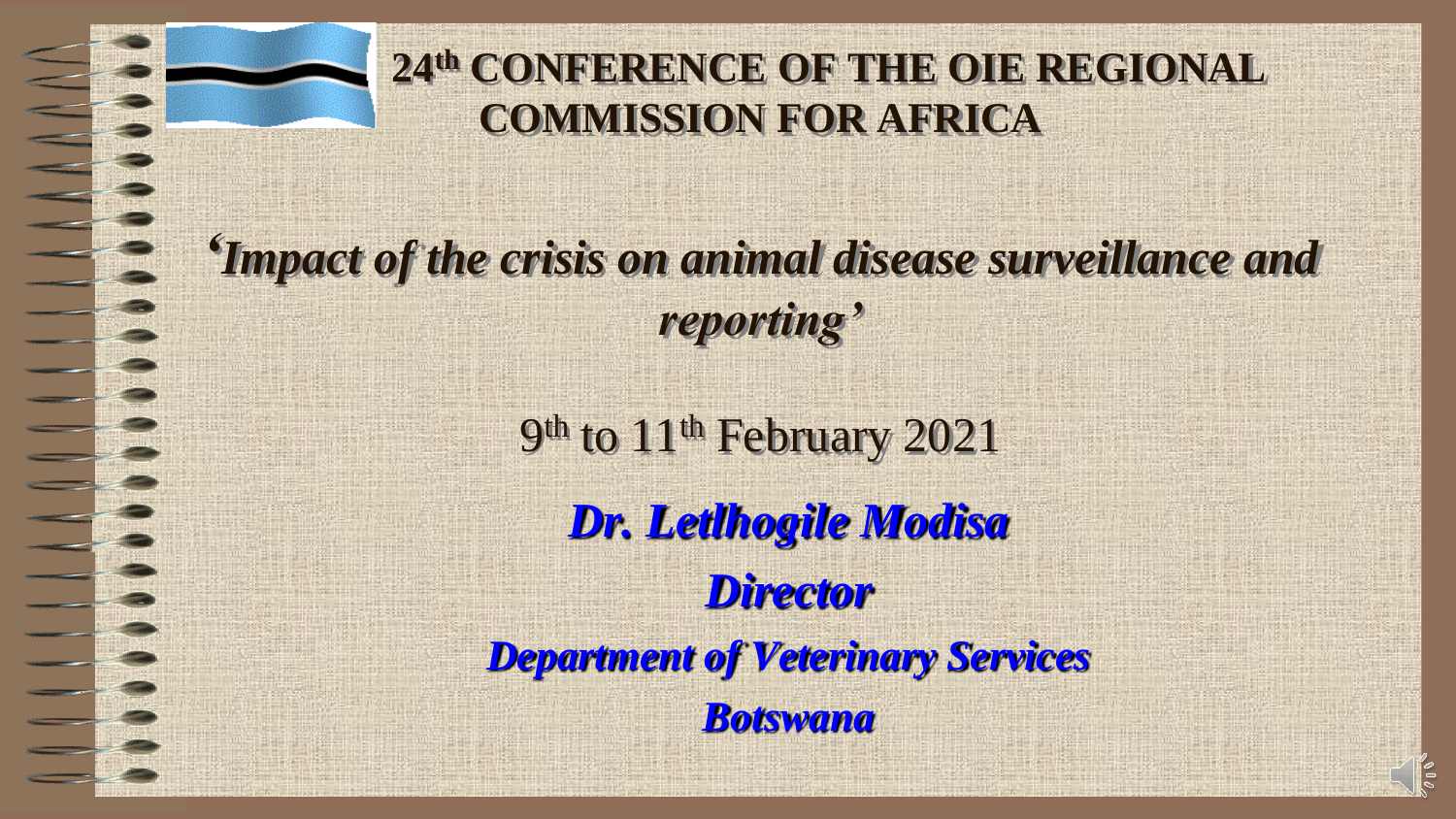## BACKGROUND

- 30<sup>th</sup> March 2020, first confirmed case of COVID-19.
- Responses to the ongoing COVID-19 pandemic have included lockdown, quarantining, isolation and travel bans across defined COVID-19 zones, curfew and social distancing.
- These sudden changes in human behaviour (confinement and inactivity) had immediate consequences on DVS mandate – animal health, public health and animal welfare.

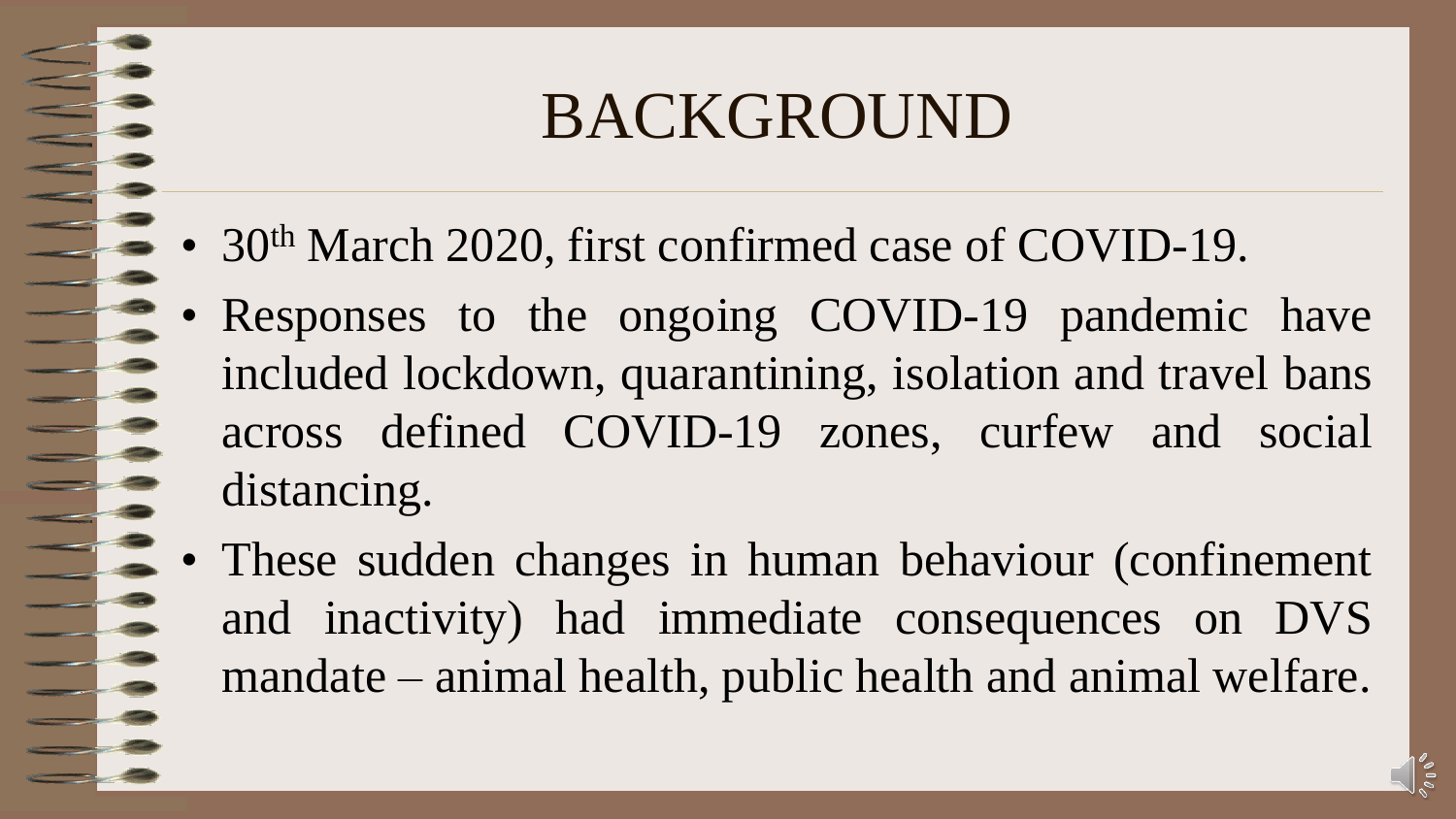

#### Cattle roaming Gaborone City CBD during lockdown

The lockdown meant farmers could not properly look after their cattle e.g. kraal, feed and water them. These cattle went out to fend for themselves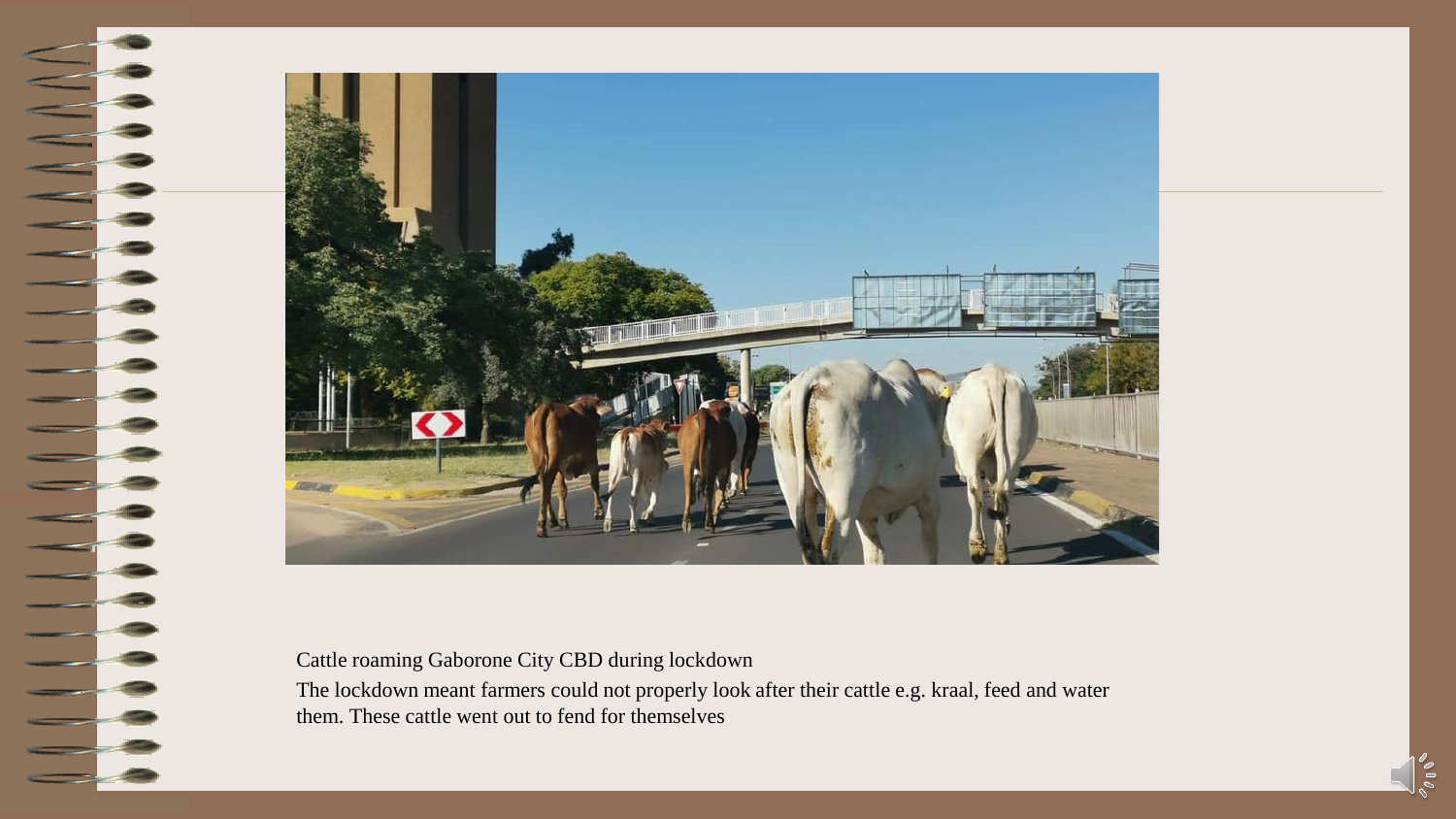# BACKGROUND CONT.

- Due to the movement restrictions, DVS operations were disrupted.
- 1. Disease surveillance
- 2. Attending reported cases (sick animals)
- 3. Residue monitoring
- 4. Official vaccinations
- 5. Movement control (movement permits)
- 6. Import control
- 7. Public health (meat inspection)
- 8. Animal welfare
- 9. Official control (audits to ensure compliance)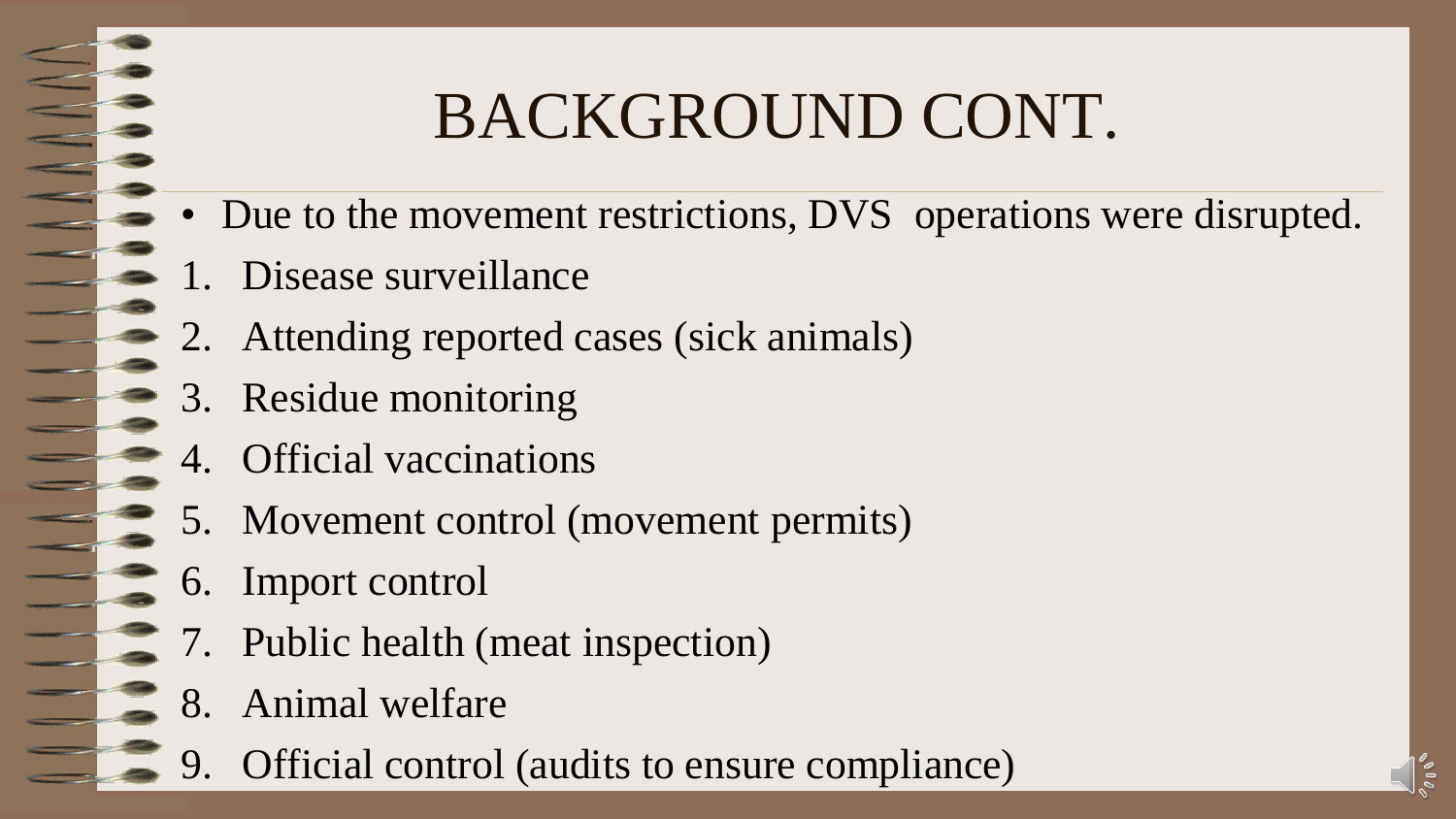# CONSEQUENCES OF COVID-19 ON DVS MANDATE

- Financial constraints ( funds diverted to fight the pandemic) had impact on transport (servicing of DVS fleet, fuel), purchasing sampling and testing material.
- Therefore lack of adequate transport and sampling material had a huge (negative) impact on both passive and active surveillance.
- Fuel shortage had impact farmers could not travel to farms/cattlepost to round up animals for surveillance or to check on their health status.
- DVS officials could not easily attend to cases of sick livestock.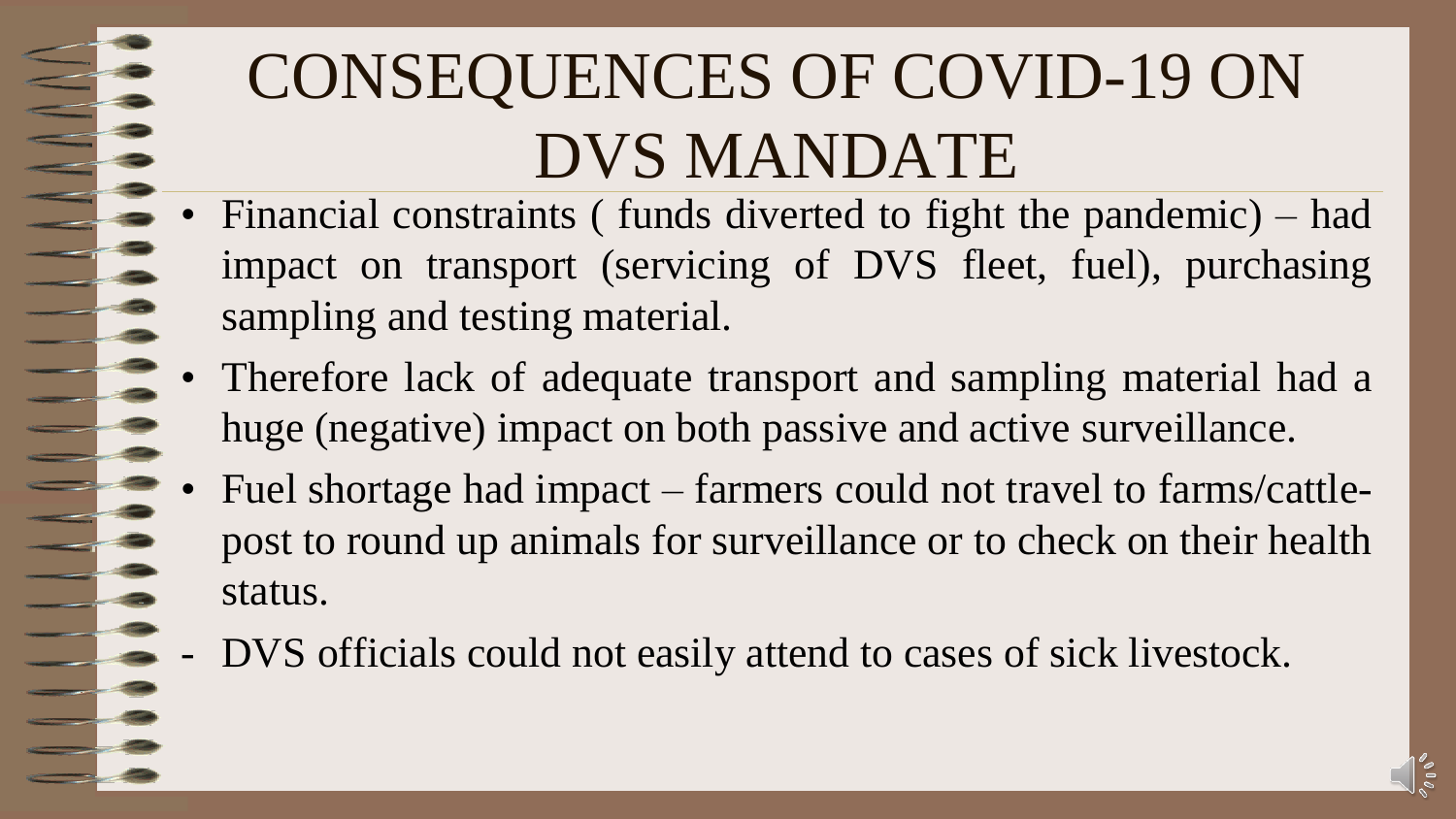- Movement restrictions (both farmers and DVS officials not allowed to travel/move as before, social distancing) –
	- unable to quickly respond to emergencies,
- to easily report sick animals to DVS,
- to round up animals for official DVS duties (surveillance, vaccination),
- to herd and water animals,
- to purchase feed and VMPs, basic husbandry, maintenance of disease control tools (crushes, cordon fences)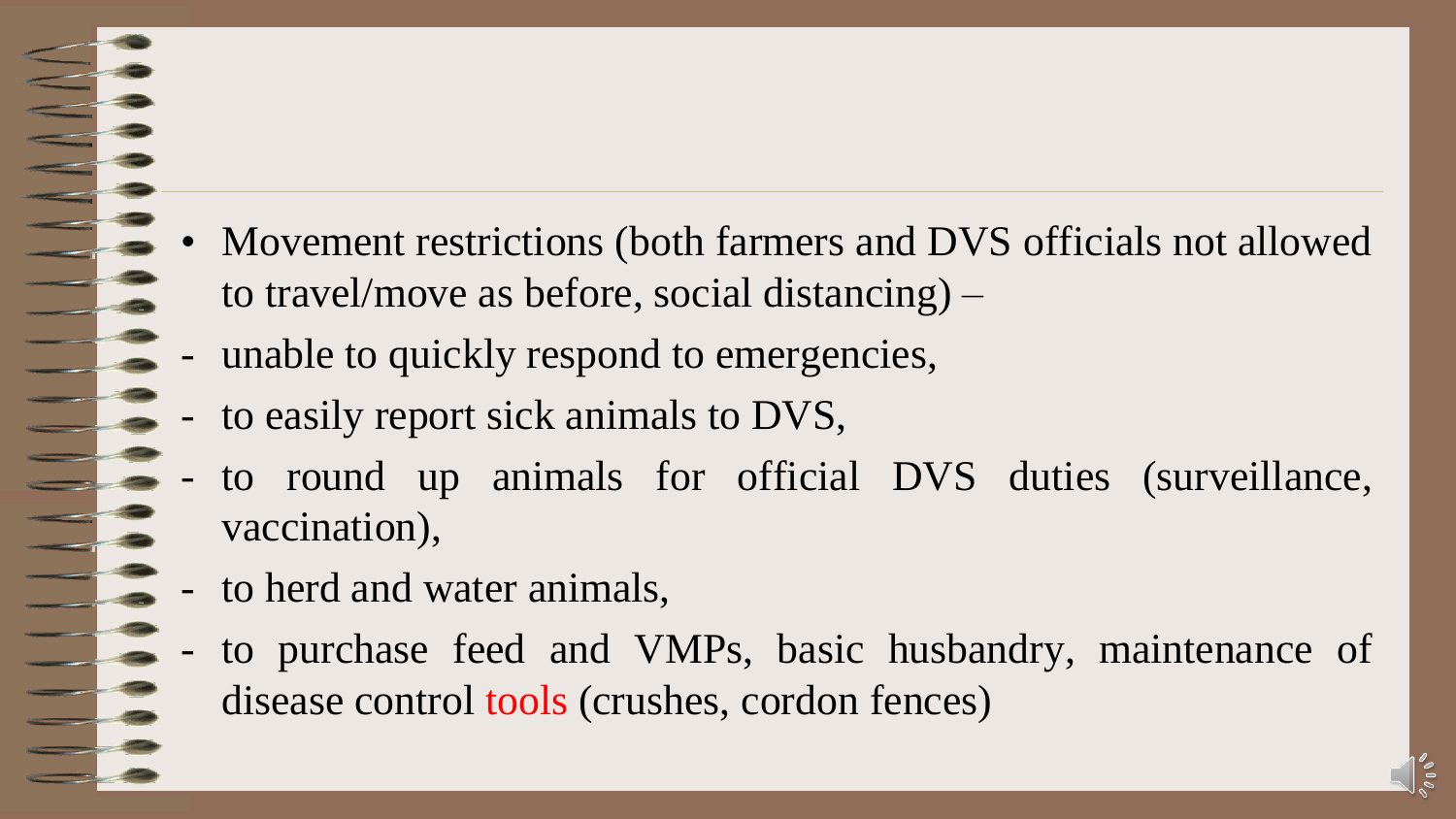## IMPACT

- Reduced disease surveillance efforts due to movement restrictions – resulted in outbreaks (FMD,RVF,MCF)
- Disruption of lab testing of endemic diseases .
- Official vaccinations compromised (FMD vaccinations in zone 1 and  $2) - (FMD$  outbreak in zone 2!)
- Disease outbreaks took longer (than usual) to control and manage (FMD outbreak in zone 2)
- Reporting compromised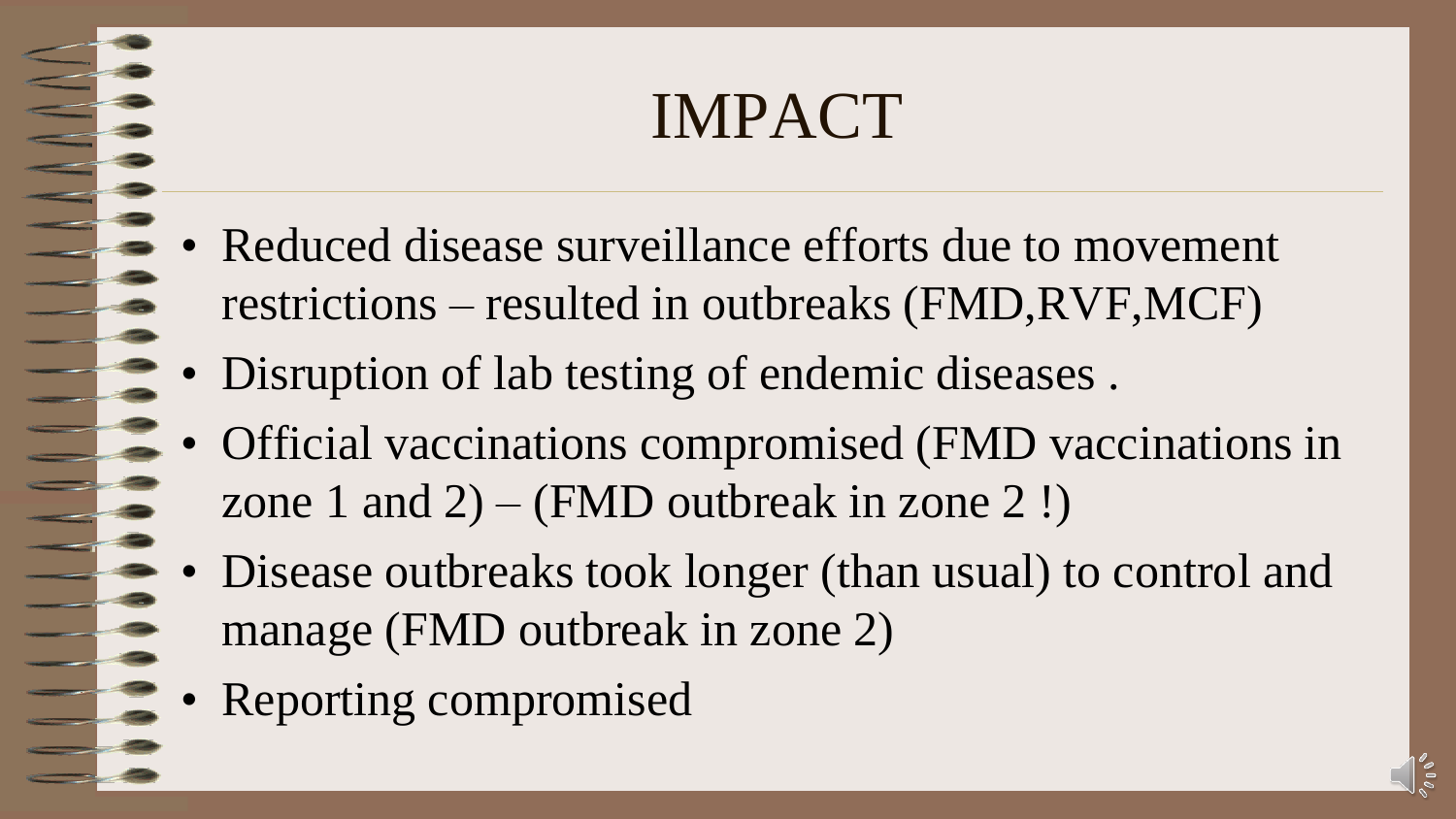# September 1991

#### DVS officials FMD vaccination campaign – Zone 2